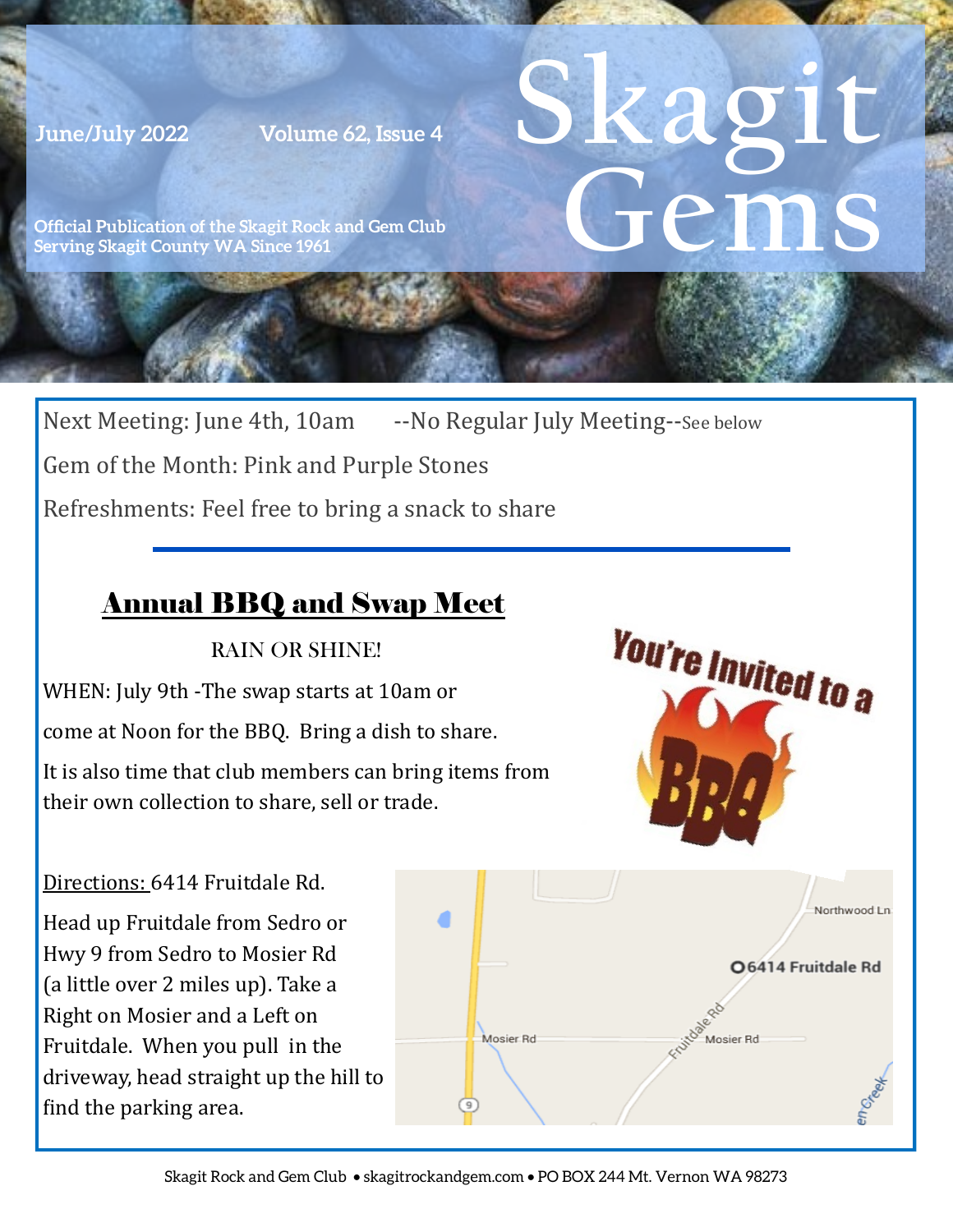# What Is Lepidolite?

Lepidolite is the name of a rare lithium-rich mica mineral that is usually pink, red, or purple in color. It is the most common lithium-bearing mineral and serves as a minor ore of lithium metal, with rubidium and cesium sometimes being byproducts. When impregnated with quartz, lepidolite is used as a minor gemstone. Flakes of lepidolite are sometimes responsible for the color of pink and red aventurine.

#### **Geologic Occurrence of Lepidolite**

Lepidolite can only form in geochemical environments where high concentrations of lithium are available for mineral formation. Lepidolite is a rare mineral because these geochemical situations rarely occur.

The lithium ion is very small, and it does not readily substitute in other minerals. As a result, it is usually one of the last ions to form minerals during the crystallization of a subsurface magma. As other ions are

During the final stages of crystallization, there might finally be a high enough concentration of lithium present to form discrete lithium minerals such as spodumene, lepidolite, and petalite. El-

depleted, the residual fluids of magma crystallization become progressively enriched with lithium.

baite tourmaline is another lithium-bearing mineral that forms in association with lepidolite and other lithium minerals. Other associated minerals include: beryl, cassiterite, cleavelandite, muscovite, quartz, topaz, and a variety of feldspar minerals.

Pegmatites, greisens, and hydrothermal quartz veins are rocks of late-stage magmatic crystallization. They are the rocks where much of the world's lithium minerals are found. In these rocks, lepidolite occurs as disseminated particles, aggregates of fine grains, "books" of flat sheets, and aggregates of curved sheets. Most deposits of lithiumbearing minerals formed by igneous processes are small pod-shaped deposits of a few hundred to a few thousand tons where hand mining and hand separation are required.

Notable occurrences of lepidolite have been found in Minas Gerais, Brazil; Manitoba, Canada; Honshu, Japan; Madagascar; Ural Mountains, Russia; Skule-

boda, Sweden; California, Maine, and New Mexico, United States; and Coolgardie, Western Australia.

Lepidolite in Curved Sheets: This photograph shows a cluster of grayish purple lepidolite crystals that have a curved, layered habit instead of the typical flat book habit. This specimen is from Minas Gerais, Southeastern Region, Brazil



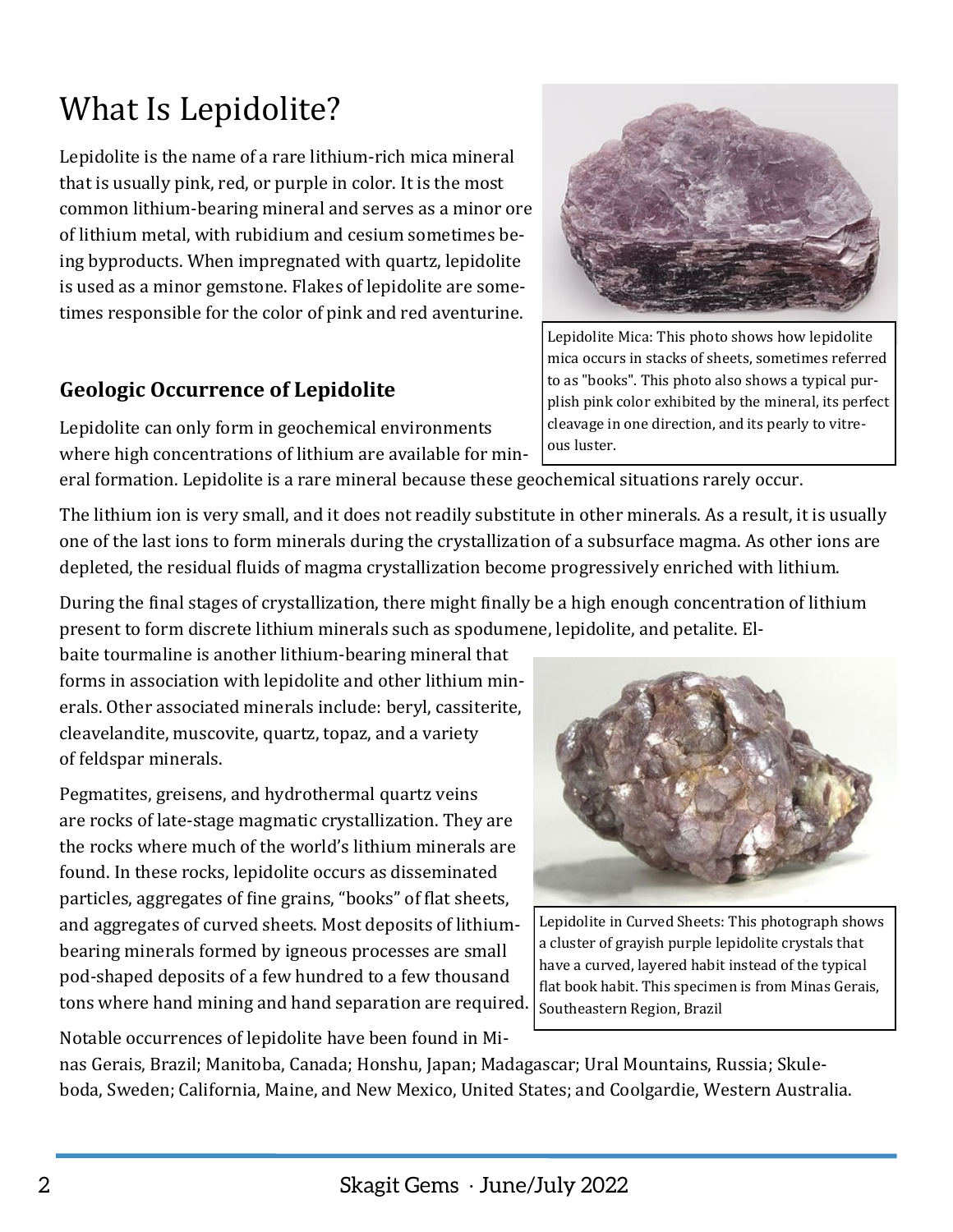### **Color In Lepidolite**

Most specimens of lepidolite have pink, red or purple as their dominant hue. These are the expected colors of lepidolite. The mineral sometimes has a dark tone, which gives it a grayish appearance. Rare specimens of lepidolite are colorless or yellow.

Many people assume that lithium produces the color of lepidolite; however, lithium rarely serves as a chromophore in minerals. Manganese is the cause of color in pink, red and purple lepidolites.

The properties of lepidolite make most specimens easy to identify. If you find a pink to purple mica mineral, it is probably lepidolite.

#### **Lepidolite As a Gem Material**

Lepidolite as a mineral lacks the hardness and tenacity to be a good gem material. However, it is sometimes impregnated with quartz, and that gives it durability. Lepidolite impregnated with quartz makes an attractive pink to purple gemstone, but what makes these stones even more desirable are the bright flashes that occur when the mica cleavage surfaces reflect light. This material is used to produce cabochons, beads, tumbled stones, and ornamental items. They are usually sold as "lepidolite" without giving the quartz proper credit for its important job.

Lepidolite is also an important ingredient in the quartz gem known as "aventurine". The aventurescence and color of pink, red, and purple aventurine is often caused by the presence of tiny flakes of lepidolite within the quartz. Just a few weight percent of lepidolite flakes can be enough to impart a distinct color in aventurine. geology.com



Lepidolite Cabochons: These two cabochons show lepidolite in two different forms. In the cabochon on the left, coarse flakes of purplish-pink lepidolite are completely impregnated by quartz to produce a cabochon that flashes brightly from the coarse flakes. This cabochon measures 26 x 43 millimeters and was cut from lepidolite mined in Brazil. The cabochon on the right contains microscopic-size flakes of lepidolite suspended in a translucent quartz. Just a few percent by volume of lepidolite is enough to impart a purplish pink color throughout this stone.



Pink Aventurine: This photograph shows a tumbled stone of pink aventurine. Aventurine is a variety of quartz that is colored by tiny mica flakes that also impart an aventurescent luster. Click here for a close-up view that shows how few flakes of lepidolite are needed to impart color in aventurine.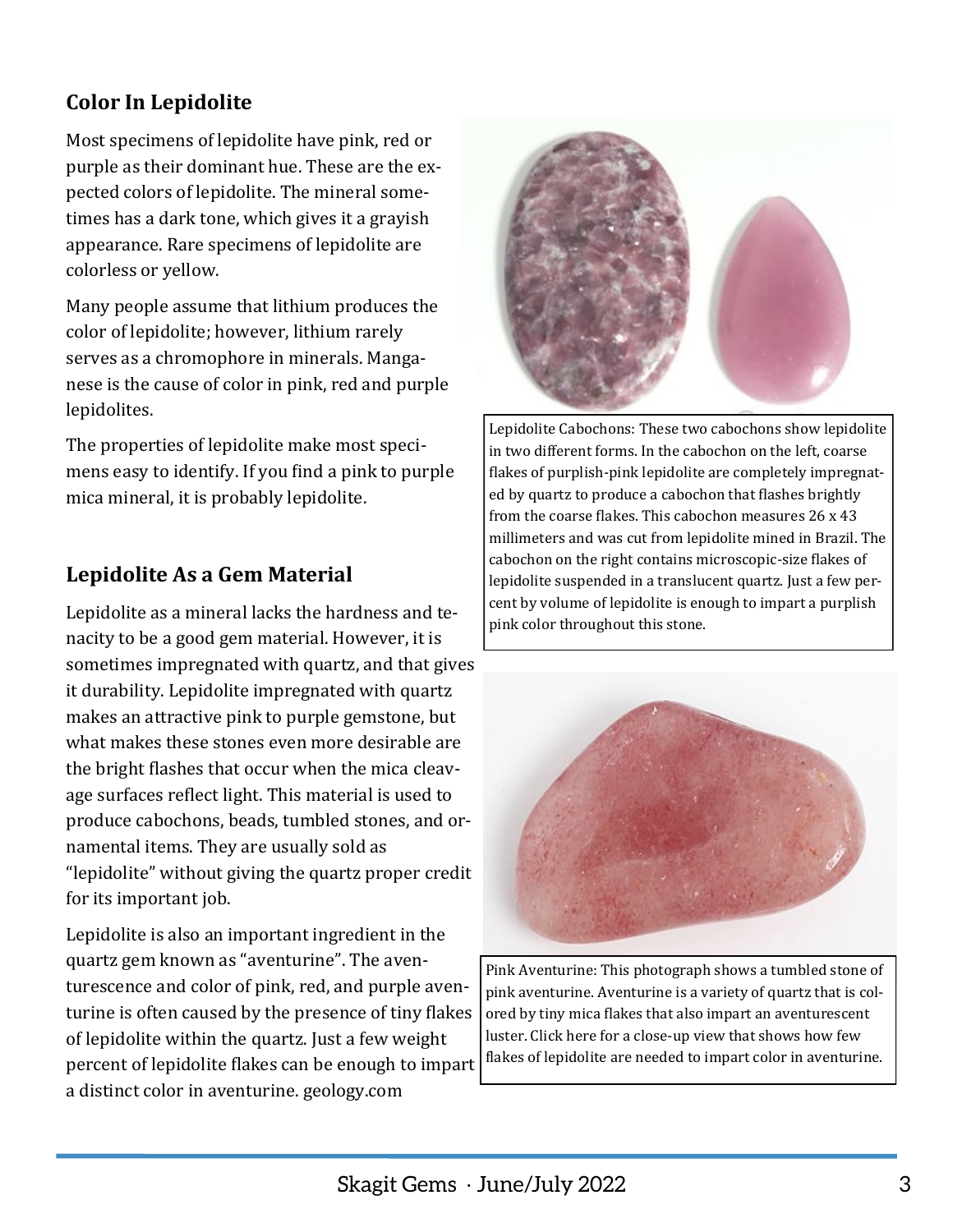#### Skagit Rock and Gem Club Meeting Minutes May 7th, 2022

<span id="page-3-0"></span>Meeting called to order at 10:06am

Board Members present: Wes Frank, Dave Britten, Debbie Frank, Eric Self

Guests: Kevin & Norma, Lacey and James, Sandy, Kiersten, Aliston, Todd and Barbara. All the guests received a prize. Thank you for joining us! We hope to see you again!

Dave read the treasurer's report and it was approved.

Dave ran the share table and we had lots of blue stones brought in. James won the share table prize.

Larry brought in a mystery rock and, even after passing it around the room, I don't think we came up with a definitive answer as to what it was.

Wes brought his gem identifying tool, a refractometer, and gave a presentation on its use to identify gemstones.

Club dues will resume and will give membership thru August 2023. Please pay dues if you would like to continue your membership and receive the newsletter. Membership dues must be paid to use the club shop.

The shop is in the process of getting cleaned and ready for use. We will put out an announcement when it is open for members.

Gem of the month for June: Pink and Purple Stones-- Bring a stone in for show and tell.

Meeting Adjourned 11:12am

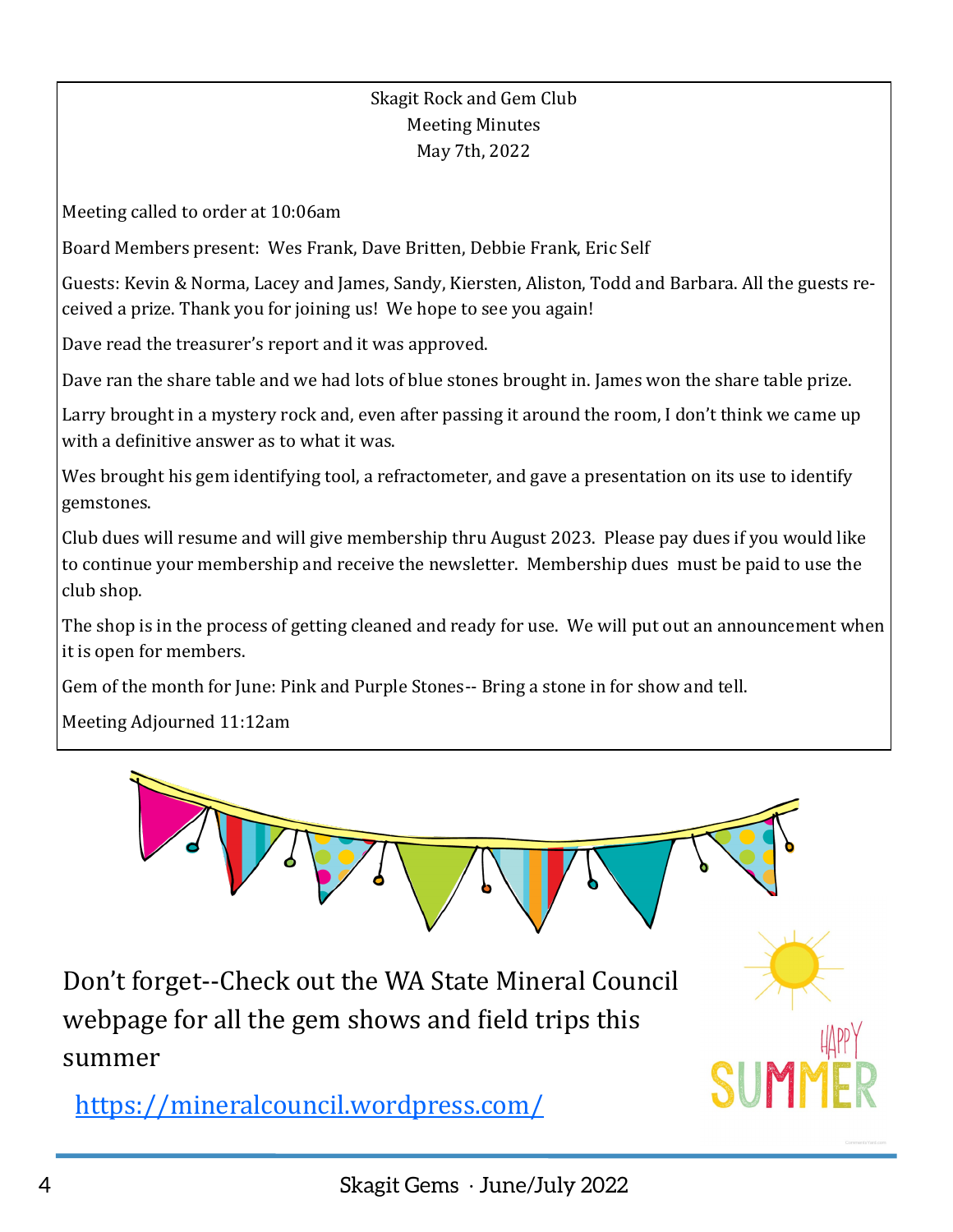# VISITORS ARE ALWAYS WELCOME!



Meetings are on the FIRST Saturday of the month (except for Jan, July and Dec) at 10:00 am at the Mount Vernon Community (Senior) Center 1401 Cleveland St. Mount Vernon WA 98273

- The purpose of this non-profit earth society shall be to stimulate interest in the study of geology, lapidary, and the collection of geological specimens
- We are a member of the Northwest Federation of Mineralogical Societies and the Washington State Mineral Council. We are affiliated with the American Federation of Mineralogical Societies.
- Dues are \$15.00 per year for adults and \$7.50 for those under age 16
- Visit our website: skagitrockandgem.com
- Email: skagitrockandgem@gmail.com
- Mailing address: PO BOX 244 Mt. Vernon 98273

#### 2022 Officers

| President                                                  | Wes Frank 360-757-6276             |                                                     |  |
|------------------------------------------------------------|------------------------------------|-----------------------------------------------------|--|
|                                                            |                                    | <b>Membership Dues</b>                              |  |
| Vice President                                             | Greg Hochmuht 360-223-5453         |                                                     |  |
| Treasurer                                                  | $\cdot$ David Britten 360-755-0741 |                                                     |  |
| Secretary                                                  | Linda Keltz 360-424-6525 .         | <b>DUES are DUE!</b>                                |  |
| Fed. Director                                              | · Virgil Keltz 360-424-6525        | We are collecting dues again which will             |  |
| <b>Bulletin Editor</b>                                     | $\cdot$ Debbie Frank 360-853-6883  | give you membership thru August 2023!               |  |
| Past President                                             | Eric Self 360-840-8342 .           | The club's year runs from September to<br>August.   |  |
| Committees                                                 |                                    | Payment can be made by cash or check                |  |
| <b>Annual Show Chair-Eric Self</b>                         |                                    | at a meeting or sent to Dave Britten                |  |
| Facilities/Field Trips-Dave Britten<br>Greeter-Linda Keltz |                                    | PO BOX 244 Mt. Vernon 98273                         |  |
| Scholarship-Linda Keltz, Peggy Peterson                    |                                    | Dues are: \$15.00/ yr for adults age 16             |  |
| Publicity-Frank Isca                                       |                                    | and older                                           |  |
| Stamps-Virgil Keltz                                        |                                    |                                                     |  |
| Swap-Vandenburgs                                           |                                    | No Charge at this time for children under<br>age 16 |  |
|                                                            |                                    |                                                     |  |